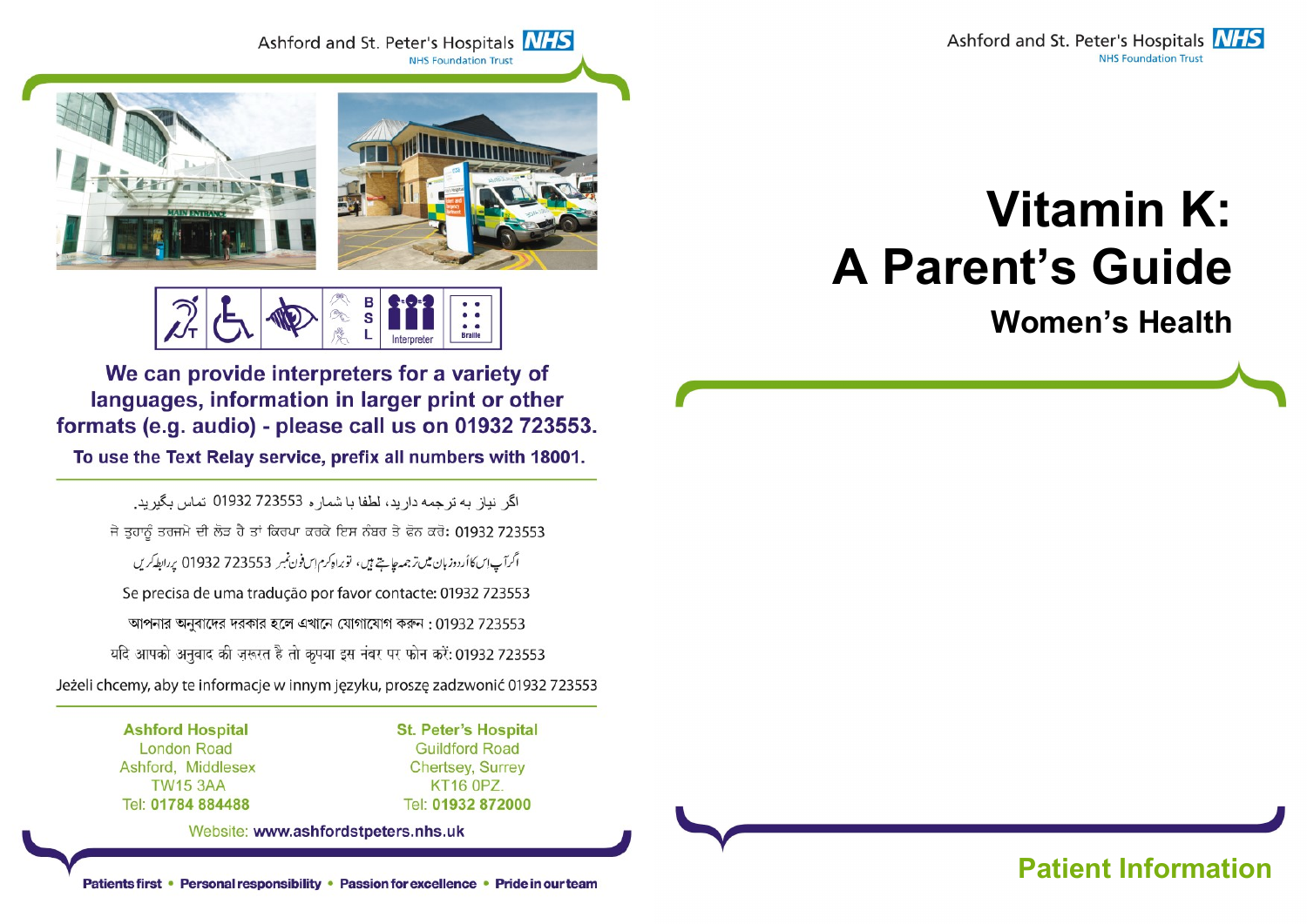# Vitamin K: A Parent's Guide

This leaflet is intended to give you additional information to that received from a healthcare professional.

This information is a guide to help you decide if and how your baby should receive Vitamin K.

#### WHAT IS VITAMIN K?

Vitamin K is a vitamin which occurs naturally in food especially in liver and some vegetables. We all need Vitamin K; it helps to make blood clot in order to prevent bleeding. For reasons that are not fully understood, newborn babies are born with low stores of Vitamin K, which can lead to Vitamin K Deficient Bleeding (VKDB). This is a non–inherited condition in infants under 6 months of age. It results in spontaneous bruising/bleeding or brain haemorrhage and can be fatal. Additional Vitamin K is widely used for the prevention of Vitamin K Deficient Bleeding in newborn babies.

During early infancy when fed entirely on milk, babies have very little Vitamin K. A small number of babies suffer bleeding due to Vitamin K deficiency. This risk of bleeding is effectively removed when sufficient extra Vitamin K is given to newborn babies.

#### Further Information

We endeavour to provide an excellent service at all times, but should you have any concerns please, in the first instance, raise these with the Matron, Senior Nurse or Manager on duty. If they cannot resolve your concern, please contact our Patient Advice and Liaison Service (PALS) on 01932 723553 or email asptr.patient.advice@nhs.net. If you still remain concerned the team can advise about how to make a formal complaint.

| <b>Author:</b> Women's Health Group | <b>Department:</b> Women's Health |                  |
|-------------------------------------|-----------------------------------|------------------|
| Version: 3                          | <b>Published: Nov 2014</b>        | Review: Nov 2017 |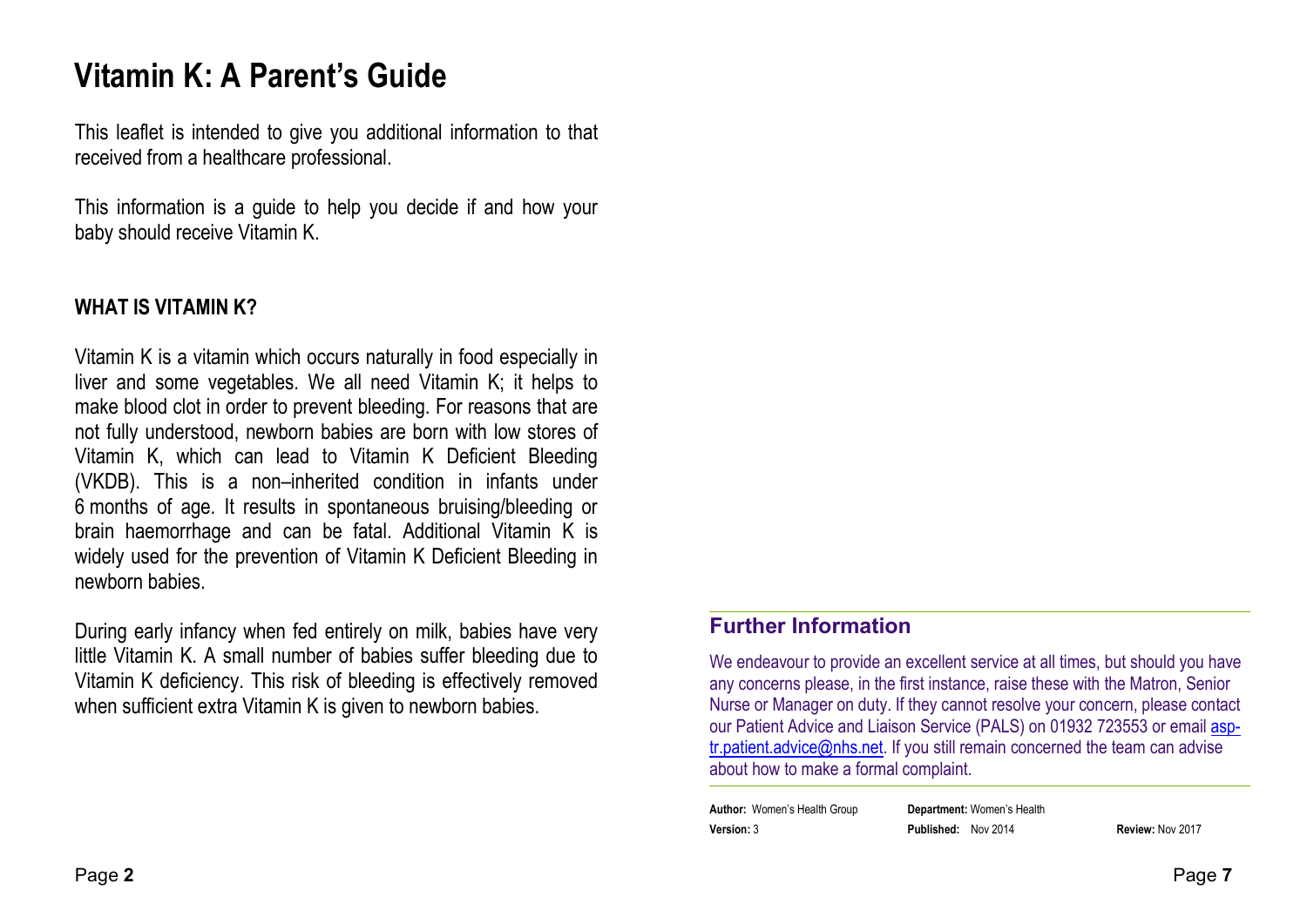## FURTHER INFORMATION

Further Information may be obtained from:

| <b>Community Midwives Office</b>                                       | 01932 722413           |  |
|------------------------------------------------------------------------|------------------------|--|
| Department of Health                                                   | www.dh.gov.uk          |  |
| <b>NHS Choices</b>                                                     | www.nhs.uk/mypregnancy |  |
| National Institute for Health & Clinical Excellence<br>www.nice.org.uk |                        |  |

NHS Direct 0845 4647

# REFERENCES:

NICE (2006) Routine postnatal care for women and their babies. NICE clinical guideline 37

 "Vitamin K and Childhood Cancer: a report from the United Kingdom Childhood Cancer Study", British Journal of Cancer (2003) Oct 6; 89 (7): 1228-31

Department of Health. (1998) Vitamin K for newborn babies, Pl/CMO (98) 3&4. London: HMSO

## WHAT ARE THE ADVANTAGES OF GIVING VITAMIN K?

Vitamin K Deficient Bleeding can happen in as many as one in 10,000 full term babies if they do not receive extra Vitamin K. If Vitamin K were not given of the recorded 800,000 births in the UK every year, 10-20 babies could be brain-damaged as a result of a bleed in the brain; and four to six babies could die. This slight risk is eliminated when your baby is given Vitamin K supplement in sufficient amounts. (Department of Health, 1998)

## WHICH BABIES ARE AT GREATER RISK OF BLEEDING?

- Premature babies
- Babies who had a complicated birth (i.e. by ventouse, forceps, caesarean section )
- Babies, who are ill, cannot absorb feeds or have prolonged jaundice
- If mothers have received medication during pregnancy associated with a higher risk of bleeding in the newborn (e.g. anticonvulsant therapy)

# HOW IS IT GIVEN?

There are two methods of giving Vitamin K to your baby;

- by injection
- by mouth

It is currently felt that a single intra-muscular injection (i.m.) of Vitamin K given shortly after birth is the most effective method of